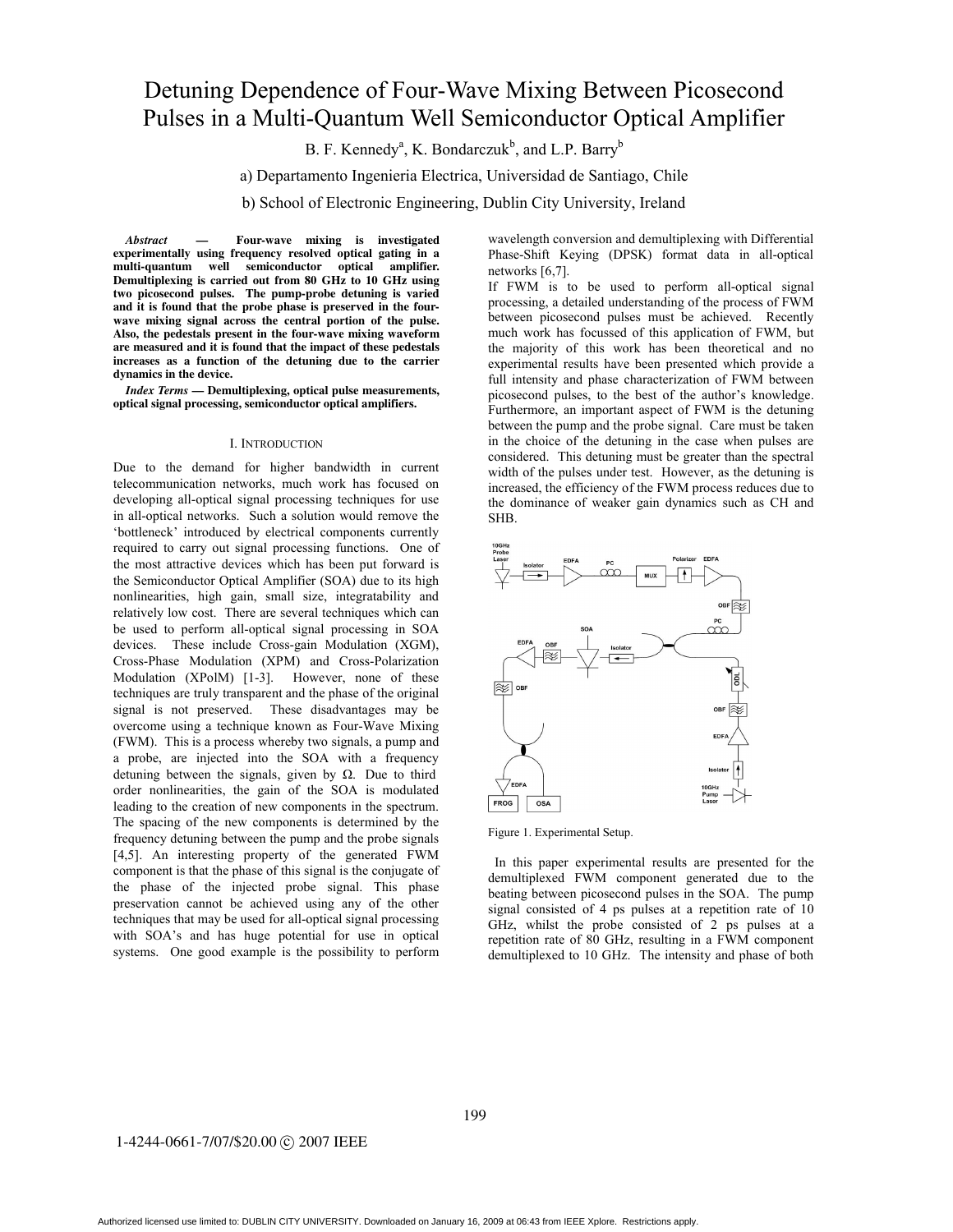the injected pump and probe pulses were measured. It is shown that the phase is preserved in the FWM component, as is expected from the theory. The intensity profile of the FWM signal is also presented and it is shown that the influence of the weak pedestals present in the wings of the injected pulses is significantly enhanced in the conjugate signal. The effect of the enhanced pedestals has been presented before in the case of a single pulse being amplified in the SOA and was attributed to gain depletion effects  $[8]$ .

The effect of increasing the pump-probe detuning is then The chirp profile is found to develop investigated. nonlinear components in the wings of the pulse, as the detuning is increased, but the chirp is preserved over the central portion of the pulse. In terms of the pulse shape, the influence of the pulse pedestals increases as a function of detuning, leading to a reduced signal-to-noise ratio for the FWM signal. These effects should be taken into consideration if FWM is to be realized for all-optical processing in future all-optical networks.

#### **II. EXPERIMENTAL SETUP**

The experimental setup is illustrated in Figure 1. 2 ps pulses were generated using two actively injected modelocked laser sources. The repetition rate of both signals was 10 GHz and the wavelength of the pump laser was 1550 nm for each measurement taken. This wavelength is close to the peak gain wavelength of the device under test. The wavelength of the probe laser was varied between 1555 nm and 1565 nm. The resulting FWM may be described as wavelength down conversion. The probe signal was amplified using an Erbium Doped Fibre Amplifier (EDFA) and injected into a multiplexer in order to multiplex the pulses from 10 to 80 GHz. After the multiplexer, the signal was amplified once more and a Band-Pass Filter (BPF) was used in order to remove any Amplified Spontaneous Emission (ASE) introduced by the EDFAs. The probe signal was then coupled with the pump pulses before injection into the SOA device. The pump signal was amplified and then filtered by a BPF with a passband of 1 nm. This narrow passband had the effect of broadening the pulsewidth from 2 ps to 4 ps. This broadening allowed for FWM components generated due to the beating between the pedestals of the probe signal and the broadened section of the pump signal to be examined. The average powers of the pump and probe signals at 10 GHz and 80 GHz were 4 dBm and 0.25 dBm, respectively. An Optical Delay Line (ODL) was placed in the pump arm of the setup to allow for the optimum overlapping of the two signals to produce the most efficient FWM signal. The SOA under test was a multiquantum well device biased at 200 mA, with a peak gain of 25 dB. At the output of the SOA, a BPF was used to isolate the FWM component from the output spectrum. The FWM component was then examined using second-harmonic generation Frequency Resolved Optical Gating (FROG) [9].

The FROG technique generates a three-dimensional spectrogram, which is a time-frequency representation of the pulse. A phase retrieval program is then applied to allow for the electric field of the pulse to be determined, giving the complete temporal and spectral characterization of the pulse [10]. Due to the power requirements of the FROG measurement, an EDFA is used to amplify the pulses before they are input into the FROG measurement system. This gives the pulse a larger signal-to-noise ratio resulting in more accurate retrievals of the electric field of the pulse. The EDFA used was designed for the amplification of 2 ps pulses. Low errors of  $\approx 4x10^{-5}$  were recorded for the retrieved pulses, indicating that the retrievals were accurate  $[9]$ .

### **III. RESULTS**

The intensity of the injected pump and probe signals is shown in Figure  $2(a)$ . The probe signal has a pulsewidth of 2 ps. The pedestals in the wings of the probe signal are located approximately 40 dB from the peak of the pulse. These pedestals are introduced in the mode-locking process in the source laser. The broadening introduced by the 1 nm BPF in the pump arm can be seen in the intensity profile of the pump signal, which has a pulsewidth of 4 ps. The chirp present for both the pump and probe signals is shown in Figure 2(b). The linear chirp introduced across the central part of the pulse is very similar for both pump and probe signals. This is to be expected as the pulses are generated in mode-locked laser sources with similar specifications. The slight difference in the slope of the chirp is thought to be due to the BPF present in the pump arm of the setup.



Figure 2. (a) Intensity and (b) chirp of the pump and probe signals injected into the SOA.

In Figure 3 the intensity and chirp of the injected probe signal, FWM component and amplified probe signal, after passing through the SOA in co-propagation with the pump, are shown. As discussed in relation to Fig.  $2(a)$ , the pedestals which are present on the initial probe pulses are located approximately 40 dB below the peak of the pulse. After propagation through the SOA the pedestals have increased in significance and are located approximately 20

#### 200 2007 SBMO/IEEE MTT-S International Microwave & Optoelectronics Conference (IMOC 2007)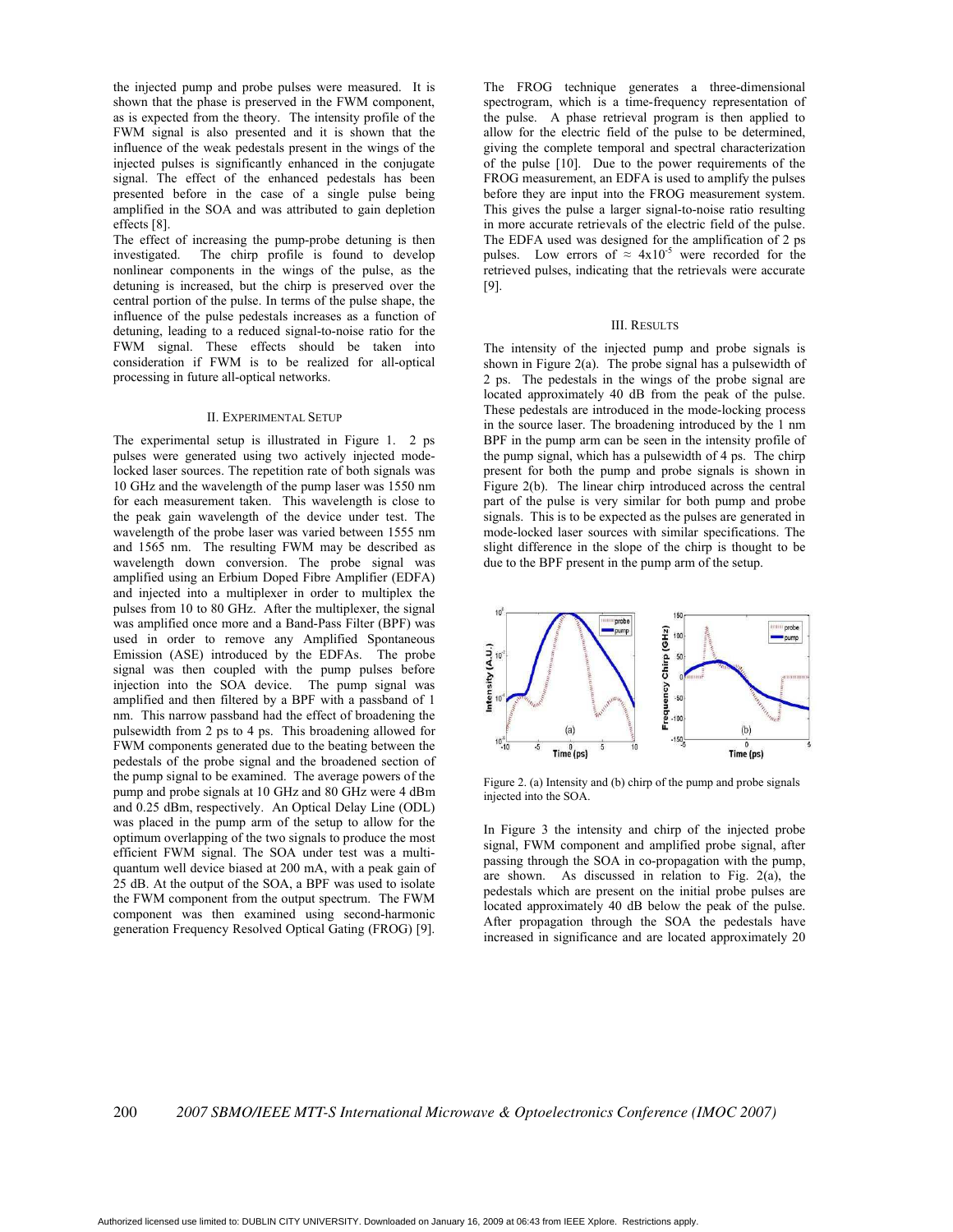dB below the peak of the pulse on the trailing edge. The amplification of the probe pulse pedestals has been explained through the effects of gain saturation [8]. However, in this reference the largest amplification of the pedestals was measured on the leading edge, due to the larger gain seen by this pedestal prior to the depletion of the gain caused by the main pulse. The larger amplification of the trailing edge pedestal in relation to the peak of the pulse, shown in Figure  $3(a)$ , is thought to be related to the gaininduced refractive index dispersion, which may cause the pump pulses to travel through the SOA at a faster velocity than the probe pulses [11]. Therefore, the leading edge probe pedestals may be amplified during the depleted regime of the SOA gain whilst the trailing edge pedestals may receive a larger gain than both the leading edge pedestals and the main portion of the probe pulse, as the gain will have started to recover by this time.



Figure 3. (a) Intensity and (b) chirp of the probe, amplified probe and FWM signals at the output of the SOA.

The FWM signal generated at the beat frequency determined by the detuning between the pump and the probe signals is also shown in Figure 3. The FWM signal is at a lower wavelength, 1540nm, than the probe signal therefore the conversion is wavelength down conversion. From Figure  $3(a)$ , it can be seen that there is an increase in the influence of the pedestals for the FWM signal in comparison with the amplified probe signal. This is particularly the case for the pulses located on the leading edge of the pulse. The pedestals are located approximately 20 dB from the peak of the pulse on the trailing edge of the pulse and approximately 27 dB from the peak of the pulse on the leading edge. The increase in the leading edge pedestal is believed to be caused by the combined effects of FWM and SPM in the active region of the device. It may also be seen from Figure  $3(a)$  that the FWM signal is considerably wider than the injected and amplified probe signals. This is thought to be primarily due to the two BPFs located at the output of the SOA device, as illustrated in Figure 1. The frequency chirp present for the FWM signal, solid line, together with the initial probe frequency chirp, dotted line, is shown in Figure 3(b). As the FWM component is the phase conjugate of the injected probe signal, the frequency chirps have opposite slopes. The

magnitudes of the chirps are very similar and the FWM component has a linear chirp as does the initial probe signal. It can be seen that no large nonlinear components are introduced to the chirp due to the FWM process. This may be compared to the chirp introduced to the amplified probe signal, dashed line, also shown in Figure 3(b). A large nonlinear chirp component is introduced due to Self-Phase Modulation (SPM) in the SOA. The shape of the chirp introduced due to SPM is similar to that which is discussed in the literature [12]. This is another potential advantage of using FWM for all-optical processing in SOA's, as compared with other techniques, as the chirp introduced due to SPM is not necessarily transferred to the FWM conjugate signal.



Figure 4. (a) Intensity and (b) chirp of the injected probe and FWM signals at detunings of 5, 10 and 15 nm.

The variation of the intensity and frequency chirp of the FWM signal measured as a function of detuning is shown in Figure 4. The FWM signal was measured using the FROG at pump-probe detunings of 5, 10 and 15 nm. The intensity profile is shown in Figure 4(a). The most significant variation in the pulse shape as a function of detuning is in terms of the level of the pulse pedestals with respect to the peak of the pulse. As discussed in relation to Figure  $3(a)$ , the trailing edge pedestal is stronger than the leading edge pedestal. For a detuning of 5 nm the leading edge pedestal is located approximately 30 dB from the peak of the pulse and the trailing edge pedestal is located approximately 19 dB from the peak of the pulse. From [5] an increase in the detuning leads to a narrower pulse width, due to the reduced coupling coefficient between the two pulses. However, it can also be seen from Figure  $4(a)$  that an increase in the detuning also leads to a large increase in the level of the pulse pedestals, with respect to the peak of the pulse. This increase in the pulse pedestals is particularly significant on the leading edge with the pedestal moving from 30 dB below the peak of the pulse to 19 dB below the peak of the pulse for an increase in the detuning from 5 nm to 15 nm. On the trailing edge the increase in the level of the pedestals as a function of detuning is smaller increasing from 19 dB to 15 dB below the peak of the main pulse as the detuning is increased from 5 nm to 15 nm.